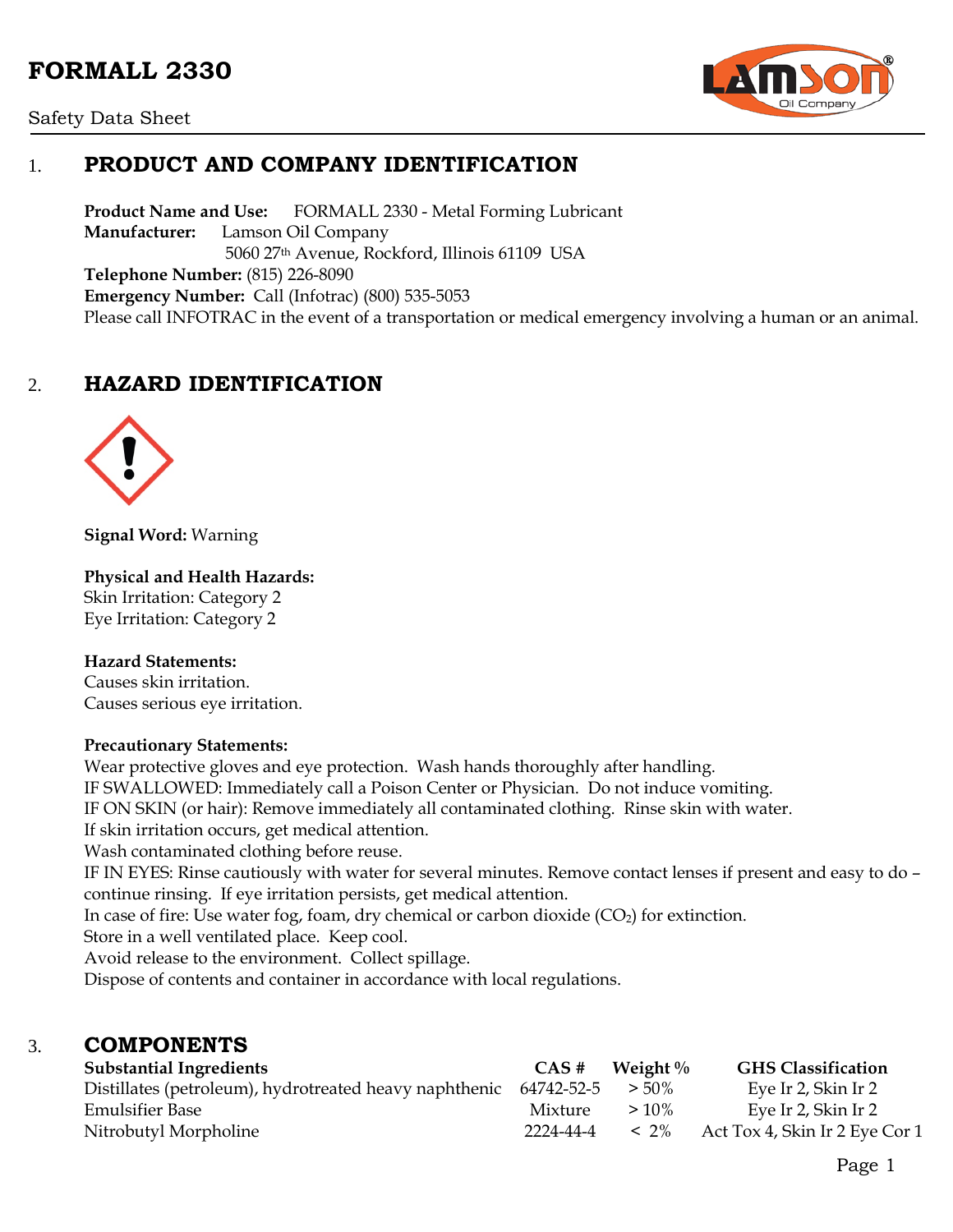Safety Data Sheet

### 4. **FIRST AID MEASURES**

**IF IN EYES:** Rinse cautiously with water for several minutes. Remove contact lenses if present and easy to do – continue rinsing. If eye irritation persists, get medical attention.

**IF ON SKIN** (or hair): Remove immediately all contaminated clothing. Rinse skin with water. If skin irritation occurs, get medical attention.

**IF SWALLOWED**: Immediately call a Poison Center or Physician. Do not induce vomiting. **IF INHALED:** Remove to fresh air; apply artificial respiration if necessary. Get medical attention.

## 5. **FIRE-FIGHTING MEASURES**

#### **General Hazard**

Petroleum products can form combustible mixtures at temperatures at or above the flash point.

#### **Fire-Fighting**

Keep fire exposed containers cool with water spray. Separate unburning product from fire. Use carbon dioxide, foam, or dry chemical extinguishing media to put out fires.

#### **Unusual Decomposition Products Under Fire Conditions**

None

## 6. **ACCIDENTAL RELEASE MEASURES**

#### **Personal Precautions**

Remove contaminated clothing, including shoes and wash thoroughly after contact. Launder contaminated clothing before reuse.

#### **Environmental Precautions**

Stop leak if without risk. Dike large spills to prevent ingress into sewers or waterways. Eliminate all sources of ignition. Ensure adequate ventilation. Clean spills with absorbent and store in marked containers for disposal. Dispose in accordance with all applicable regulations.

## 7. **HANDLING AND STORAGE**

#### **Safe Handling and Storage** Do not handle, store, or dispense near open flames or ignition sources. Keep containers inside and out of direct sunlight. Avoid extreme temperatures. Do not reuse containers.

#### **Incompatible Products**

Avoid strong oxidizing and reducing agents.

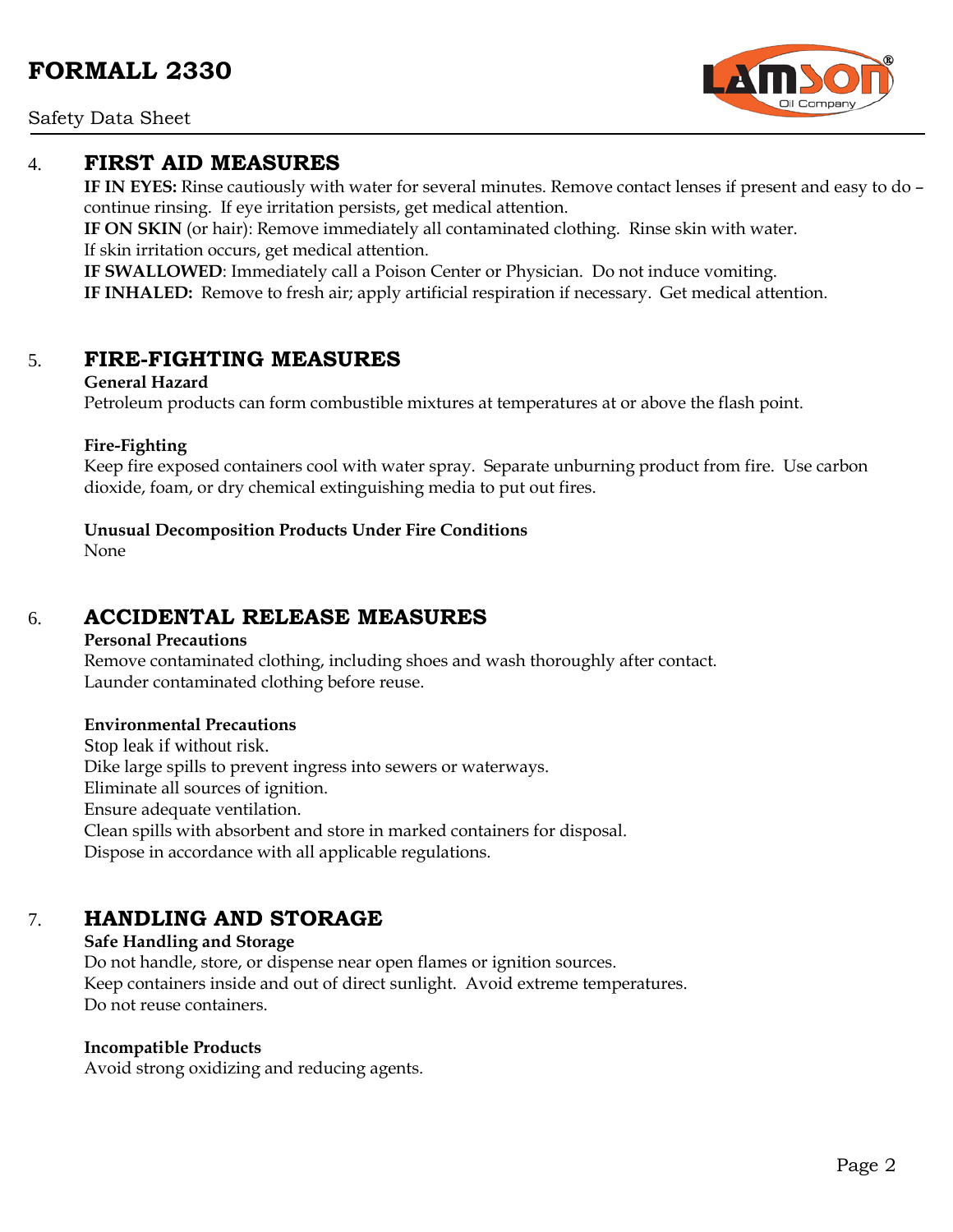#### Safety Data Sheet



# 8. **EXPOSURE CONTROL AND PERSONAL PROTECTION**

#### **Ventilation**

Local exhaust is usually sufficient. General exhaust is preferred.

#### **Personal Protection**

Use approved respirator when airborne exposure limits are exceeded. Use petroleum resistant gloves to avoid prolonged contact. Wear goggles or safety glasses with splashguards.

#### **Work Place Exposure Guide Lines**

Petroleum Oil mist has a TLV limit of 5 mg/m3.

## 9. **PHYSICAL AND CHEMICAL PROPERTIES**

| <b>Boiling Point:</b>                          | $>$ 500 °F                                |  |  |
|------------------------------------------------|-------------------------------------------|--|--|
| Specific Gravity (water =1):                   | 0.94                                      |  |  |
| Vapor pressure (mm Hg):                        | $\leq$ 1                                  |  |  |
| <b>Melting Point:</b>                          | Not Applicable                            |  |  |
| Vapor Density (Air =1):                        | > 5                                       |  |  |
| Evaporation Rate (butyl Acetate=1):            | ${}_{0.1}$                                |  |  |
| Solubility in water:                           | Emulsifies                                |  |  |
| Reactivity in water:                           | NIL.                                      |  |  |
| Appearance and Odor:                           | Clear, brown liquid; mild odor            |  |  |
| Flash point:                                   | $329$ °F                                  |  |  |
| Flammable Limits (volume percent in air):      | LEL: Not Established UEL: Not Established |  |  |
| <b>Autoignition Temperature:</b> approximately | Not Established                           |  |  |

## 10. **STABILITY AND REACTIVITY**

**Stability:** [ ] Unstable [ X ] Stable **Conditions to avoid:** None **Incompatibility (Materials to avoid):** Strong oxidizing and reducing agents. **Hazardous Decomposition Products:** Combustion may produce oxides of carbon. **Hazardous Polymerization:** [ ] May Occur [ X ] Will Not Occur **Conditions to Avoid:** Not Applicable

## 11. **TOXICOLOGICAL INFORMATION**

This product has minimal toxicity when inhaled, ingested, or when skin or eye contact is made. This product is not expected to cause cancer. No data is available to indicate that any ingredient is mutagenic or genotoxic. This product is not expected to cause reproductive or developmental effects.

Nitrobutyl Morpholine in its pure form is a known skin sensitizer; but because of the low amount contained, this product is not expected to cause skin sensitization.

Contact with eyes will result in irritation.

Prolonged exposure to the skin could result in irritation or dermatitis.

Exposure to vapor or aerosol concentrations above the recommended exposure level is irritating to the eyes